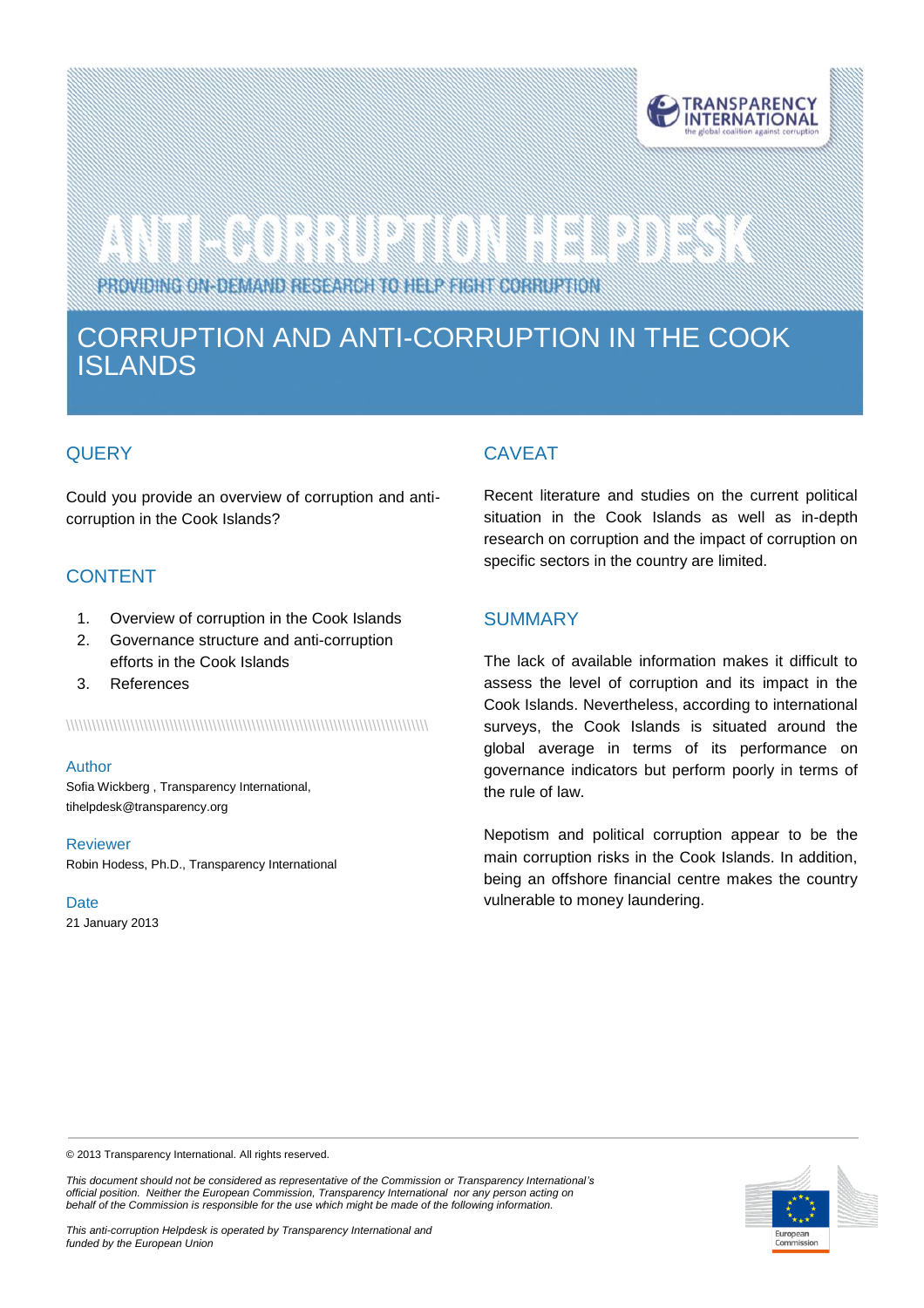### 1 OVERVIEW OF CORRUPTION IN THE COOK ISLANDS

# **Background**

The Cook Islands' current state of corruption and governance results from its recent history and political development. The country's geography also has an influence on its political situation.

Similarly to most of its neighbours, the Cook Islands has a small and geographically isolated economy. The country is quite well off compared to other island countries in the region, with a GDP per capita exceeding €11,500 in 2009. The country gets most of its resources from tourism (about 65 per cent of the GDP). The other main sources of income are fishing, copra, black pearl farming and offshore financial services. The Cook Islands is dependent on the remittances from their nationals living abroad, principally from the nearly 50,000 Cook Islanders living in Australia and New Zealand. Both Australia and New Zealand are also the country's main donors (France Diplomatie, 2012). China is also becoming an increasingly important donor.

Since 1965, the Cook Islands is a self-governing parliamentary democracy in free association with New Zealand. Queen Elizabeth II is the Head of State of the Cook Islands and has a representative in the country exercising her power. The people of the Cook Islands are citizens of New Zealand and the latter is responsible for the Cook Islands' defence since they do not have their own armed forces. The country has the right to unilaterally move to total independence at any time (APG on Money Laundering, 2009).

Political life in the Cook Islands has been characterised by a high degree of volatility and instability, especially before the 2010 elections. Coalitions regularly change and allegiances switch, even though the country's main political parties, the Democratic Party and the Cook Islands Party, do not really differ with regards to their policy platform. This situation has even led to by-elections (European Union, 2008). The Cook Islands Party won the majority of seats in the last elections in 2010.

Traditional and customary forms of power still play a significant role in the everyday life and in politics in the Cook Islands (Larmour, 2012). This situation is sustained by the geographical situation of the country where large ocean distances between the islands creates low penetration of the state in the territory – leaving the provision of state services in the hands of non-state actors (UNDP, 2007). Traditional authorities are even present within the state; the legislative power is composed of two chambers – the legislative assembly that is elected by popular vote and the House of Ariki that is made up of traditional leaders (CIA, 2012).

# **Extent of corruption**

The World Bank's Worldwide Governance Indicators (WGI) place the Cook Islands in the upper half of the percentile ranks – with a score of 53.6 on a scale from 0 to 100 – in terms of control of corruption. The Cook Islands' score drastically dropped between 2007 (82) and 2009 (32.5). The country's score on rule of law (18.8) places the country in the lower quarter of the percentile ranks. It dropped severely from 2005 (86.6) and 2007 (67.5). No clear explanation of these drops can be found.

# **Forms of corruption**

#### *Petty and bureaucratic corruption*

Most Pacific Islands share the issue of capacity deficit in the public sector. As a result, proper checks and balances are not in place and administrative structures and services are not institutionalised (Chêne, 2010). This type of situation generally presents the risk of citizens having to pay for free services or paying bribes to "get things done".

Current published research does not allow for an assessment of the most corrupt sectors in the Cook Islands' administration. Though, a 2007 United Nations Development Programme (UNDP) study points to the most bribery-prone sectors in the Pacific more generally, among which the police, customs authorities, fisheries, ports and basic public services can be found. Police seem to be one of the areas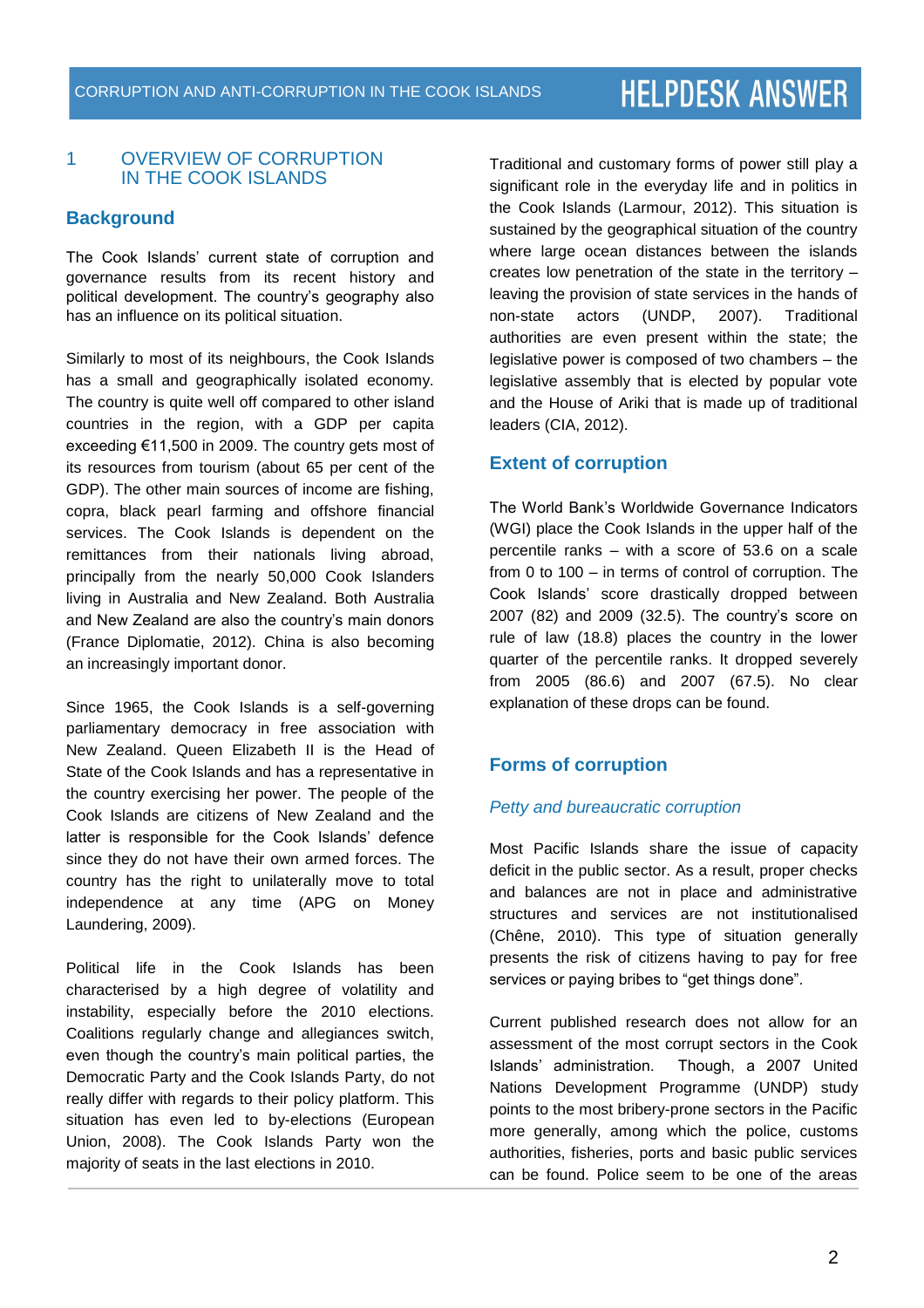most vulnerable to corruption in the Cook Islands' administration (Chêne, 2010).

# *Grand corruption*

Too little information is available currently to properly assess whether procurement in the Cook Islands is vulnerable to corruption.

The Cook Islands adopted the Ministry Finance and Economic Management Act and the Public Expenditure Review Committee and Audit Act in 1995-1996 to frame and regulate the country's procurement. The Cook Islands' regulations include procurement at the central and local levels as well as in state-owned enterprises (Pacific Economic Development Agency, 2010). The Audit Office is responsible for ensuring compliance with the rules (ADB/OECD, no date).

# *Political corruption*

Only limited information on political corruption is currently available, but older reports show that the tradition of rent-seeking by politicians and public officials in the Cook Islands has created an environment of suspicion about politics and its integrity (Synexe, 2007).

Historically, in the Cook Islands, ministers and high ranking cabinet members have had significant leverage to modify and use their assigned budget without sufficient supervision. One repeated problem has been the transfer of budgets from priority areas such as education or health to other areas more profitable for government officials (UNPAN, no date). A 2011 review report of the government's public financial management performance seems to indicate that the Cook Islands has improved its budget transparency, reducing the risk of the use of political power for private gain. The report, however, notes that parliamentary oversight remains very weak, creating a gap in the accountability chain.

Lastly, the reduced financial resources of the Cook Islands lead to a situation in which members of the government have multiple portfolios, some of which present potential conflicts of interests – the minister of finance also serves as the head of the financial intelligence unit; the prime minister is also the minister of justice, the ombudsman for environment services and the attorney general (Government of the Cook Islands, 2012).

# *Nepotism and cronyism*

The geographic and demographic factors of many of the Pacific Islands creates a sense of smallness and lack of anonymity (Larmour, 2012), which requires looking at conflicts of interest and cronyism through a particular lens.

The small size of the population of the Cook Islands (11,000 inhabitants distributed on 15 islands) leads to a situation where "people are likely to be related to each other which can lead to lack of objectivity and integrity". Customary practice of respect for leaders and the elderly results in a general reluctance to question their actions (Larmour, 2012).

A United Nations Public Administration Network (UNPAN) report on the Cook Islands indicates that recruitment of government employees is often subject to nepotism and favouritism, and that, in many instances, staff members who report on the corrupt practices of their superiors are threatened or fired.

# *Money laundering and organised crime*

The Cook Islands offshore financial sector is a significant part of the country's economy and presents significant vulnerability to money laundering. The country has taken steps forward to reduce risks and align with international regulations.

In the 2011 Financial Secrecy Index, the Cook Islands were awarded a secrecy score of 75, which made them the 40<sup>th</sup> most secretive of the 71 jurisdictions evaluated (Tax Justice Network, 2011). After the scores were weighted by market share in global financial services exports, the Cook Islands were ranked  $70<sup>th</sup>$  out of 71, signifying that the country is not a major player in the world of illicit financial flows or capital flight. However, the Tax Justice Network's report on the Cook Islands indicates that the country: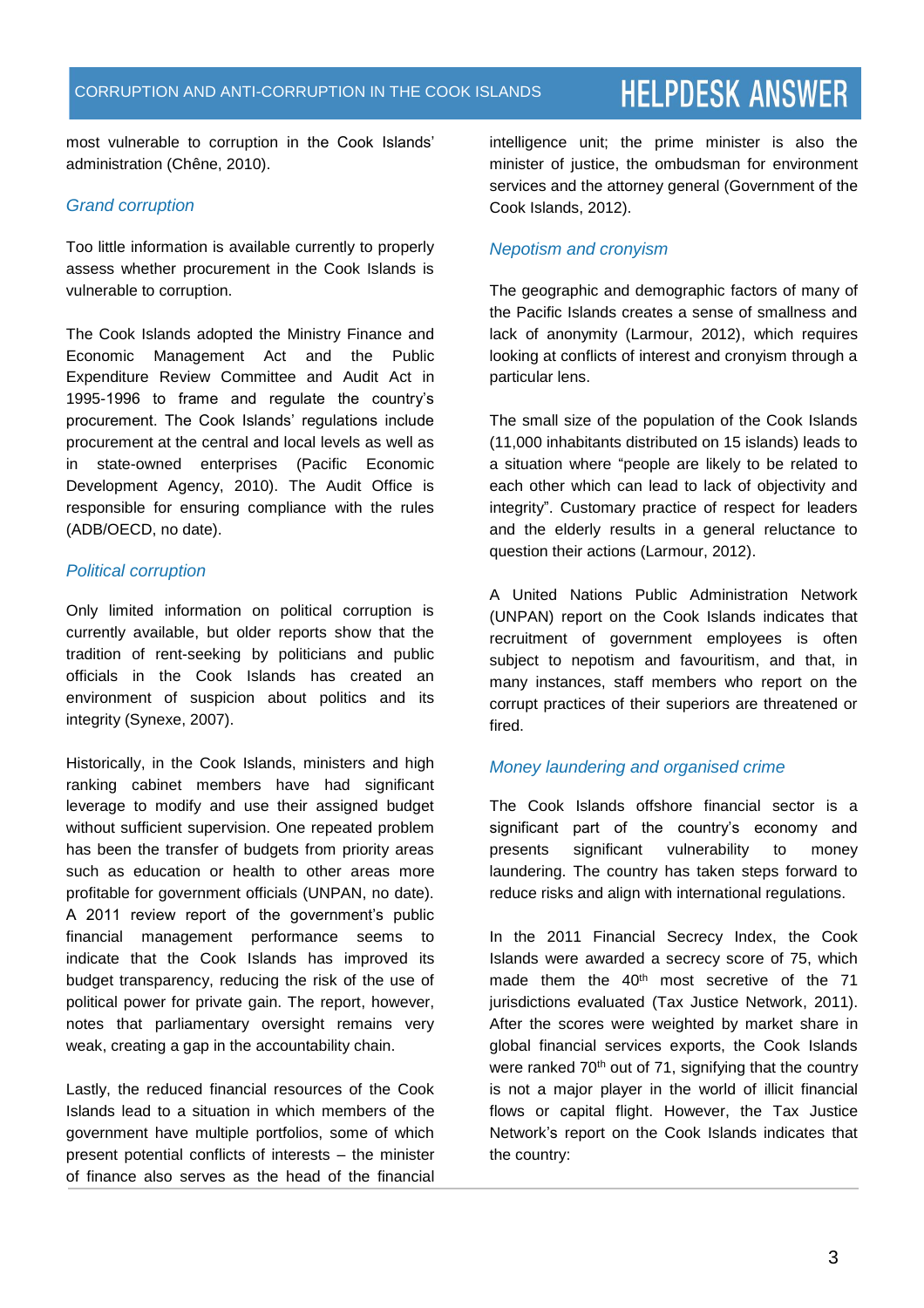- does not adequately restrict bank secrecy;
- does not maintain information on company ownership in official records;
- does not require company ownership, account and country-by-country reporting to be made public;
- does not require resident agents to report payments to non-residents to tax authorities;
- does not fully participate in the Automatic Information Exchange; and
- partly allows harmful legal vehicles.

The Cook Islands were placed on the Financial Action Task Force's (FATF) list of Non-Cooperative Countries and Territories (NCCT list) in 2000. They were removed from this list in 2005 after the enactment of anti-money laundering legislation and amendments in 2003 and 2004. The Organisation for Economic Co-operation and Development (OECD) has placed the Cook Islands on its implementation of tax standard white list (OECD, 2012).

The Cook Islands authorities say that the country does not have any serious organised crime or drug problems. The crimes that generate proceeds in this context are mainly fraud, petty theft and misappropriation of government funds (APG on Money Laundering, 2009).

# 2 GOVERNANCE STRUCTURE AND ANTI-CORRUPTION EFFORTS IN THE COOK ISLANDS

# **Legal framework**

#### *International conventions*

The Cook Islands is a state party to the United Nations Convention against Corruption (UNCAC) since 17 October 2011. The country will be reviewed during the fourth year of the implementation review mechanism in 2013-2014. The Cook Islands is a state party to the 1988 Vienna Convention on drug trafficking and the 2000 Palermo Convention on Transnational Organised Crime. Within the framework of the UNCAC, the United Nations Office on Drugs and Crime (UNODC) has worked with the Cook Islands on the Global Programme against Money Laundering, Proceeds of Crime and the Financing of Terrorism (GPML) initiative.

In addition, to coordinate its anti-corruption efforts, the Cook Islands is part of the Pacific Islands Forum Secretariat which hosts the Political Governance and Security Programme, promoting good governance and election observance, among others.

#### *National legislation*

The Cook Islands' Crimes Act of 1969 criminalises passive and active bribery of officials through 12 separate but overlapping offences. The act covers individuals who "give or offer or agree to give" a bribe, on the active bribery side, and persons who "accept or obtain, or agree or offer to accept, or attempts to obtain" a bribe. Soliciting a bribe is not explicitly referred to but could be understood from "offer to accept". The act fails to integrate intermediaries or "indirect bribery" as well as to include employees of public enterprises or public services in the definition of public official. Notably, bribery of foreign officials is not criminalised in the Cook Islands. The existence of corporate liability in the Cook Islands is unclear since, even though the act mentions legal persons, there is no case law in which a company was prosecuted for bribery. Moreover, the only sanction provided for is imprisonment, making it unclear how to sanction a legal person (ADB/OECD, 2011).

Money laundering is a crime under the Crimes Amendment Act of 2004, which replaced the Financial Transaction Reporting Act of 2003 and the Money Laundering Prevention Act of 2000.

Regulations regarding conflicts of interest are very limited in the Cook Islands. The Financial Policies and Procedures Manual under the Ministry of Finance and Economic Management Act prohibits conflicts of interest in public procurement. A Code of Conduct for Members of the Parliament requires the latter to disclose their assets. Experts, however, state that the code is ineffective, as it is rather ambiguous and lacks sanctions (Syme-Buchanan, 2010). The Code of Conduct for Public Servants, which differs from the aforementioned code applying to members of Parliament, does not require civil servants to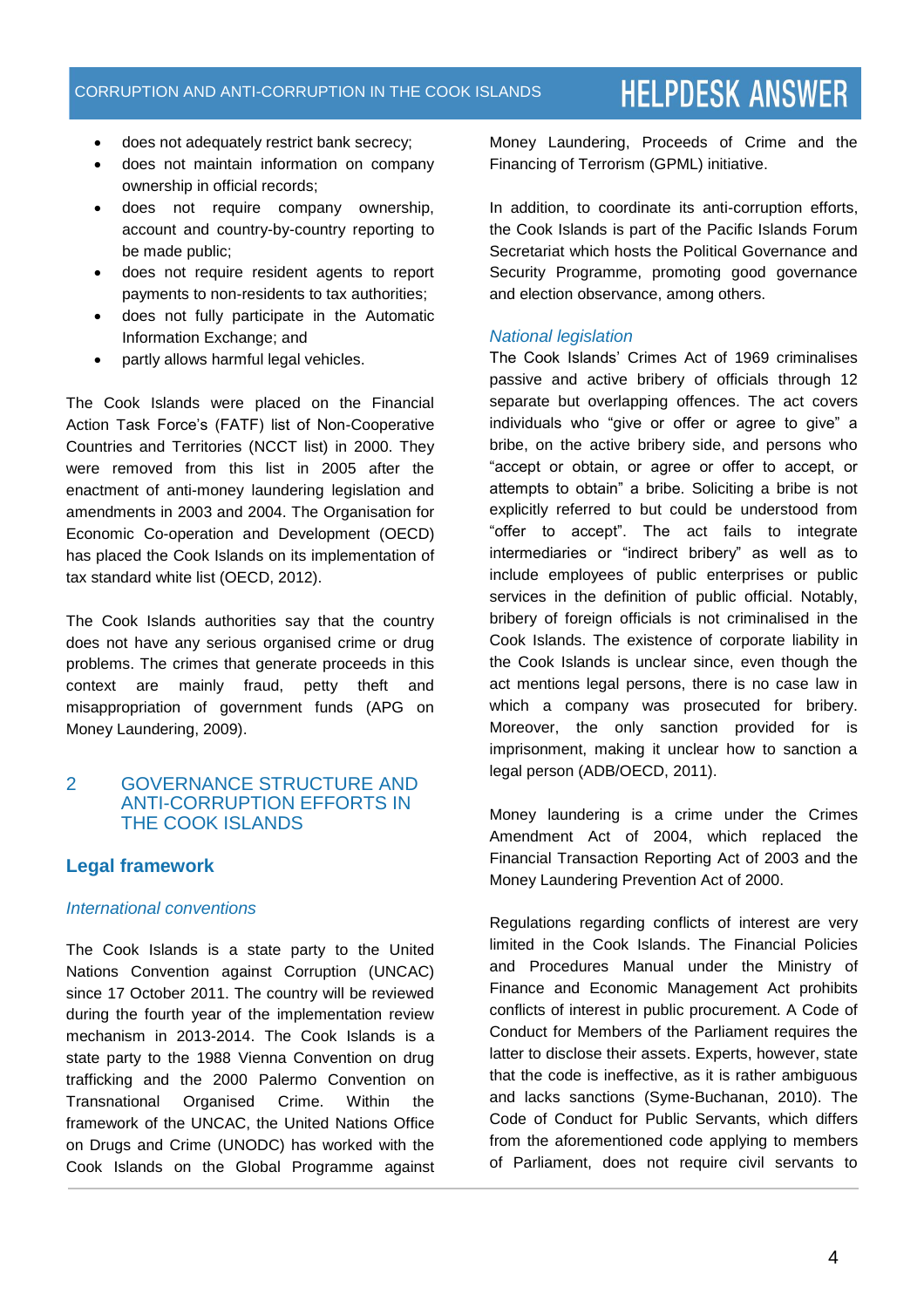declare their interests. The Public Service Commissioner Act of 1996 gives indications of good recruitment and employer principles in order to avoid nepotism, favouritism and abuses more generally (ADB/OECD, no date).

Political financing is poorly regulated in the Cook Islands. Limited information is available on the status of the country's legislation and regulations regarding political parties, but the Asian Development Bank and the OECD, in their joint report on anti-corruption policies in Asia and the Pacific, state that the Cook Islands once had transparency regulations for political parties but removed them in 2000 through an amendment of the Electoral Act (ADB/OECD, no date).

Whistleblower protection is not very extensive. The Audit Act of 1995 provides for the confidentiality of the identity of individuals who report acts of misbehaviour. Not directly related to whistleblowing, the country enacted a Victims of Offences Act in 1999.

The Cook Islands adopted the Official Information Act in 2008, which came into force in 2009. It is the first country in the region to enact such a law. This act gives citizens the right to request official government information and requires the government to satisfy the requests unless the information is deemed confidential according to the act. Access Info Europe and the Centre for Law and Democracy rank the Cook Islands 70th out of 93 countries assessed in terms of the strength of their legal framework with regards to access to information. This ranking does not evaluate the implementation of the law. Experts indicate that, much like other Pacific Islands, the government's information storing system is not able to retrieve information, making it trickier for public officials to respond to requests from the public (Williams-Lahari, no date). The Office of the Ombudsman, which is in charge of the administration of the act, lacks sufficient human and financial resources to be able to adequately respond to the demand for government information. The local media criticises the government for not investing enough resources in ownership and awareness-building around the act (UNESCO, 2011).

# **Institutional framework**

### *Financial intelligence unit*

The Cook Islands Financial Intelligence Unit (CIFIU) was established in 2001 after the adoption of the Money Laundering Prevention Act in 2000.

The CIFIU receives Suspicious Transaction Reports and is responsible for analysing them and disseminating them to the relevant authorities. This institution also provides training to financial institutions and is in charge of raising awareness among the public. It undertakes research and provides statistics on money laundering trends in the country.

The CIFIU is autonomous and has an independent budget. The recruitment process of this institution is very stringent to identify individuals that have proved their professional qualification and integrity. According to the Asian Development Bank and the OECD, the institution is, however, rather ineffective, transmitting only a very limited number of cases to the Cook Islands police for investigation. Its activity is also hindered by technical limitations of the database.

The CIFIU is a member of the Egmont Group of Financial Intelligence Units, an informal group of financial intelligence units working towards better international cooperation since 2004.

#### *Judiciary*

The Cook Islands' legal system is formed on the basis of English common law. The judiciary is composed of the High Court of the Cook Islands, the Court of Appeal and the Privy Council located in London; many of the judges exercising a mandate in the Cook Islands are senior or retired judges from New Zealand (Oxford Club, no date).

Judges are appointed by the executive branch of the government, and recruitments have not always been based on merit (Transparency International, 2004). This relation between the executive and the judiciary challenges the independence of the latter who act on the advice of the executive council. Experts state that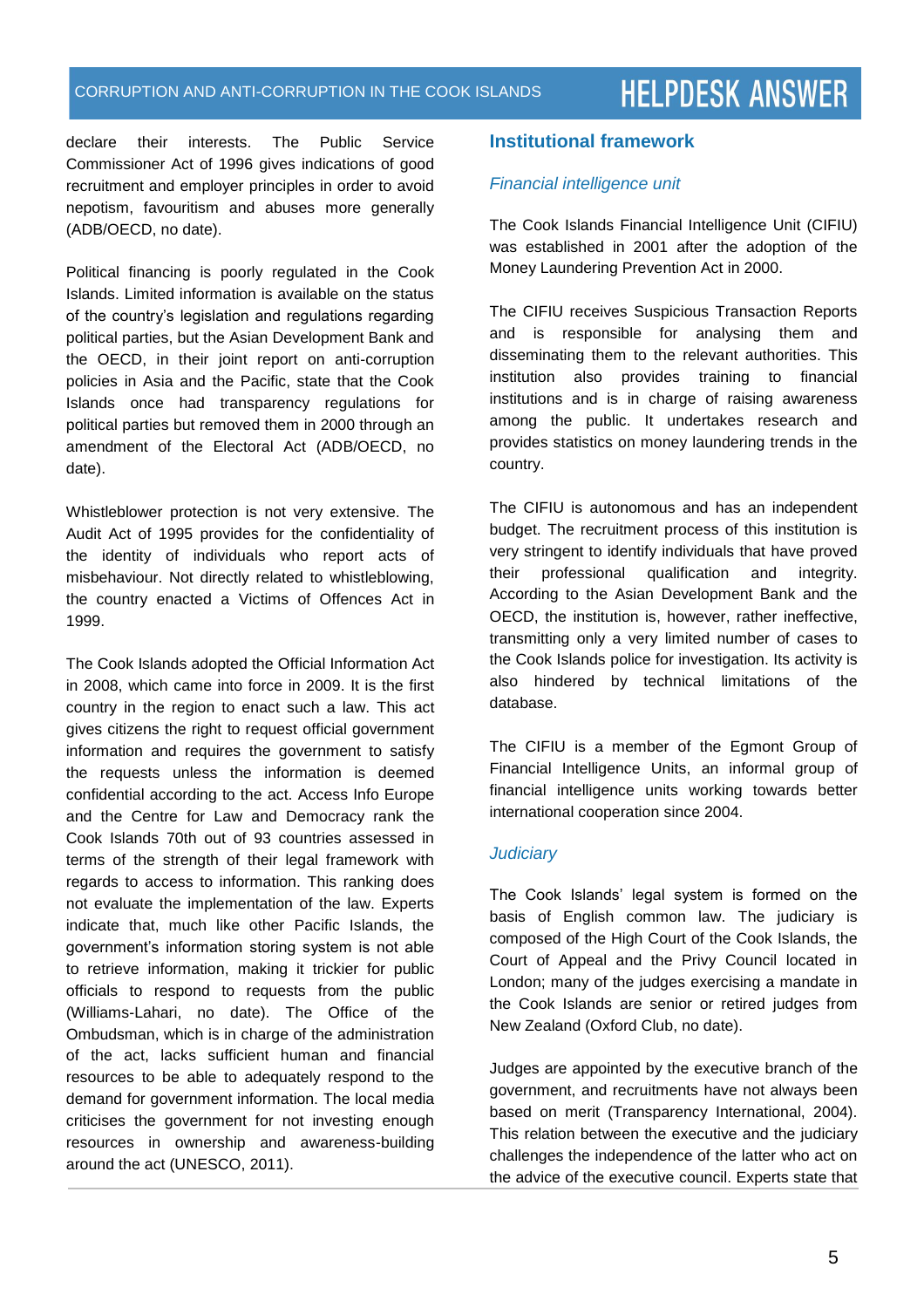#### CORRUPTION AND ANTI-CORRUPTION IN THE COOK ISLANDS

# **HELPDESK ANSWER**

the judiciary in the Cook Islands would need to be strengthened to address corruption and white collar crime (Secretariat of the Pacific Community, 2007). As previously mentioned, the country's score on the World Bank's Worldwide Governance Indicators (WGI) in terms of the rule of law dropped significantly in the middle of the 2000s and is now in the lower quarter of the percentile ranks.

Most studies on the region report very little judicial corruption in the Pacific (UNDP, 2007). The Crimes Act has a specific section dealing with judicial corruption and bribery of judicial officers, in addition to the articles criminalising bribery.

# *Anti-Corruption Committee*

The Cook Islands established an Anti-Corruption Committee (ACC) in 2001. The committee is chaired by the solicitor general and has four other members: the auditor general, the ombudsman, the head of the CIFIU and the police commissioner. The committee has no legal basis and operates informally. It works as a watchdog to detect corrupt activities in the public sector and promotes integrity, transparency and accountability. The chair of the committee is the contact person for all matters regarding the UNCAC and its implementation in the Cook Islands (United Nations, 2013).

Experts state that the committee lacks a clear mandate and adequate resources. The committee is not considered to be an independent anti-corruption agency (Cook Islands Herald, 2011).

# *Supreme audit institution*

The Audit Office of the Cook Islands was established in 1986 after the adoption of the Public Expenditure Review Committee and Audit Act of 1995/1996. Before that, the government audit was conducted by the government of New Zealand. The office is in charge of the financial integrity of the state.

By law, the office is independent from the executive branch of government, but experts say that the reality is different since the contract of the head of the office must be renewed by the Cabinet every three years and the budget needs government approval (Transparency International, 2004). It has, however, been rather effective in bringing both civil and criminal cases to prosecution (United Nations Public Administration Network, no date).

The office is part of the Pacific Association of Supreme Audit Institutions (PASAI) which gives its 25 member states a space to exchange and support each other with regards to their supreme audit institutions.

# *Office of the ombudsman*

The Cook Islands' ombudsman was established through the Ombudsman's Act of 1984. The ombudsman is in charge of investigating complaints reported by citizens about the central government and, since 2007, s/he is responsible for the Cook Islands Human Rights Office. The Official Information Act of 2008 gives the ombudsman the mandate to review and investigate complaints regarding access to information requests (Office of the Ombudsman, no date).

The Office of the Ombudsman of the Cook Islands is part of the Pacific Ombudsman Alliance, a mutual support network that provides regional coordination and trainings.

No information could be found on the practical functions of the ombudsman.

# *Electoral office*

The Electoral Act of 2004 created the Electoral Office, located in the Ministry of Justice and responsible for the administration and proper conduct of elections. The registration of voters and maintenance of the rolls is carried out by a different entity, the Electoral Registration Office. The chief electoral officer is nominated by the government, which could present a challenge for the independence of the office. No information could be found to evaluate the efficiency of the office. A team of observers from the Pacific Islands Forum was deployed to observe the 2010 general elections, but their conclusions are still not available online.

#### **Other actors**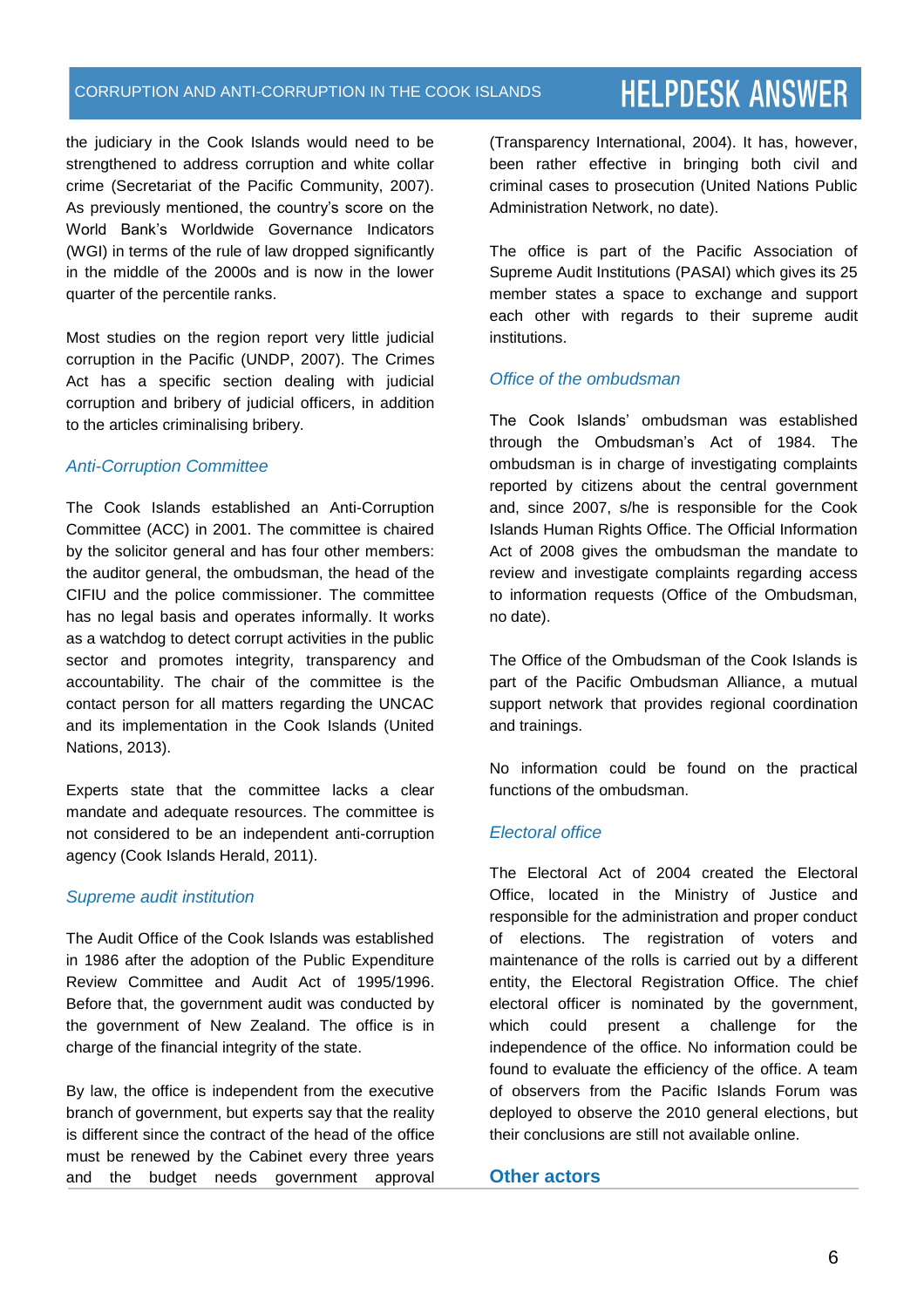#### *Media*

The Constitution of the Cook Islands guarantees freedom of speech and expression. As mentioned previously, the Cook Islands is also the first country in the region to pass an access to information act, which was passed in 2008. Experts say that the country experiences relative freedom of press (Woods, 2010). The influence of the government is limited to the distribution of broadcasting licences (UNESCO, 2011).

The attitude of the state towards the media varies from being open to tense. While adopting the Official Information Act, the government also tried to pass a law further regulating the media industry. The current government has failed to live up to its promise of transparency and openness, and it drastically reduced its communication with journalists shortly after the elections (UNESCO, 2011).

In addition, the media industry suffers from the significant outward migration experienced by the Cook Islands in the last 15 years; making fully-trained local journalists more and more rare (UNESCO, 2011). The country lacks sustained media oversight and newspapers often reflect the private agenda of owners1.

The Pacific Journalism Review published a number of articles exposing the risks of harassment, intimidation and lawsuits, among others, that journalists face in the Cook Islands. It used the case of Helen Greig who was charged with trespass in 2010 after having published an article on government corruption. She was pronounced guilty on the radio before even appearing in court.2

#### *Civil society*

 $\overline{a}$ 

The right to assembly and association is guaranteed by the Constitution of the Cook Islands. There are many civil society organisations (CSOs) in the country that have played a significant role in public life in recent years. Most of them are funded by donors and international organisations. CSOs have been gathered in an umbrella organisation entitled Cook Islands Civil Society Organisations (CICSO) to exchange and support each other (IFRC, 2012).

Experts state that the Cook Islands have networks and structures in place that demonstrate positive social capital and foster dialogue among the various groups in society. CSOs in the Cook Islands are a strong "checks and balances" mechanism for the government. Nevertheless, CSOs have expressed their frustration with poor access to official information and lengthy delays when working with the government (Health Specialists Limited, 2010).

# 3 REFERENCES

Access Info Europe, Centre for Law and Democracy, 2012. *RTI rating*[. http://www.rti-rating.org/country\\_data.php](http://www.rti-rating.org/country_data.php)

ADB/OECD, 2011. *Criminalisation of bribery in Asia and the Pacific*[. http://www.oecd.org/site/adboecdanti](http://www.oecd.org/site/adboecdanti-corruptioninitiative/46485272.pdf)[corruptioninitiative/46485272.pdf](http://www.oecd.org/site/adboecdanti-corruptioninitiative/46485272.pdf)

ADB/OECD, no date. *Anti-Corruption policies in Asia and the Pacific*[. http://www.oecd.org/site/adboecdanti](http://www.oecd.org/site/adboecdanti-corruptioninitiative/policyanalysis/35022355.pdf)[corruptioninitiative/policyanalysis/35022355.pdf](http://www.oecd.org/site/adboecdanti-corruptioninitiative/policyanalysis/35022355.pdf)

CIA, 2012, *The World Factbook*, [https://www.cia.gov/library/publications/the-world](https://www.cia.gov/library/publications/the-world-factbook/geos/cw.html)[factbook/geos/cw.html](https://www.cia.gov/library/publications/the-world-factbook/geos/cw.html)

Chêne, M., 2010. *Corruption challenges in small island developing states in the Pacific region*, U4. [http://www.u4.no/publications/corruption-challenges-in](http://www.u4.no/publications/corruption-challenges-in-small-island-developing-states-in-the-pacific-region/)[small-island-developing-states-in-the-pacific-region/](http://www.u4.no/publications/corruption-challenges-in-small-island-developing-states-in-the-pacific-region/)

European Union, *Country strategy 2008-2013*. [http://ec.europa.eu/development/icenter/repository/scanned](http://ec.europa.eu/development/icenter/repository/scanned_ck_csp10_en.pdf) [\\_ck\\_csp10\\_en.pdf](http://ec.europa.eu/development/icenter/repository/scanned_ck_csp10_en.pdf)

France Diplomatie, 2012. *Présentation des Iles Cook*. [http://www.diplomatie.gouv.fr/fr/pays-zones-geo/iles](http://www.diplomatie.gouv.fr/fr/pays-zones-geo/iles-cook/presentation-des-iles-cook/article/presentation-35277)[cook/presentation-des-iles-cook/article/presentation-35277](http://www.diplomatie.gouv.fr/fr/pays-zones-geo/iles-cook/presentation-des-iles-cook/article/presentation-35277)

Health Specialists Limited, 2010. *Joint evaluation of the Paris declaration phase 2 - Cook Islands country evaluation.* <http://www.oecd.org/countries/cookislands/47651740.pdf>

International Federation of Red Cross and Red Crescent Societies, 2012. *International disaster response law (IDRL) in the Cook Islands.*

[http://www.ifrc.org/FedNet/Resources%20and%20Services](http://www.ifrc.org/FedNet/Resources%20and%20Services/IDRL/IDRL%20reports/Cook%20Islands%20IDRL%20Report%20v10%20FINAL.pdf) [/IDRL/IDRL%20reports/Cook%20Islands%20IDRL%20Rep](http://www.ifrc.org/FedNet/Resources%20and%20Services/IDRL/IDRL%20reports/Cook%20Islands%20IDRL%20Report%20v10%20FINAL.pdf) [ort%20v10%20FINAL.pdf](http://www.ifrc.org/FedNet/Resources%20and%20Services/IDRL/IDRL%20reports/Cook%20Islands%20IDRL%20Report%20v10%20FINAL.pdf)

Larmour, P., 2012. *Interpreting corruption: Culture and* 

*<sup>1</sup> Contribution from Peter Larmour, 2013*

*<sup>2</sup> Charges were eventually dropped.*